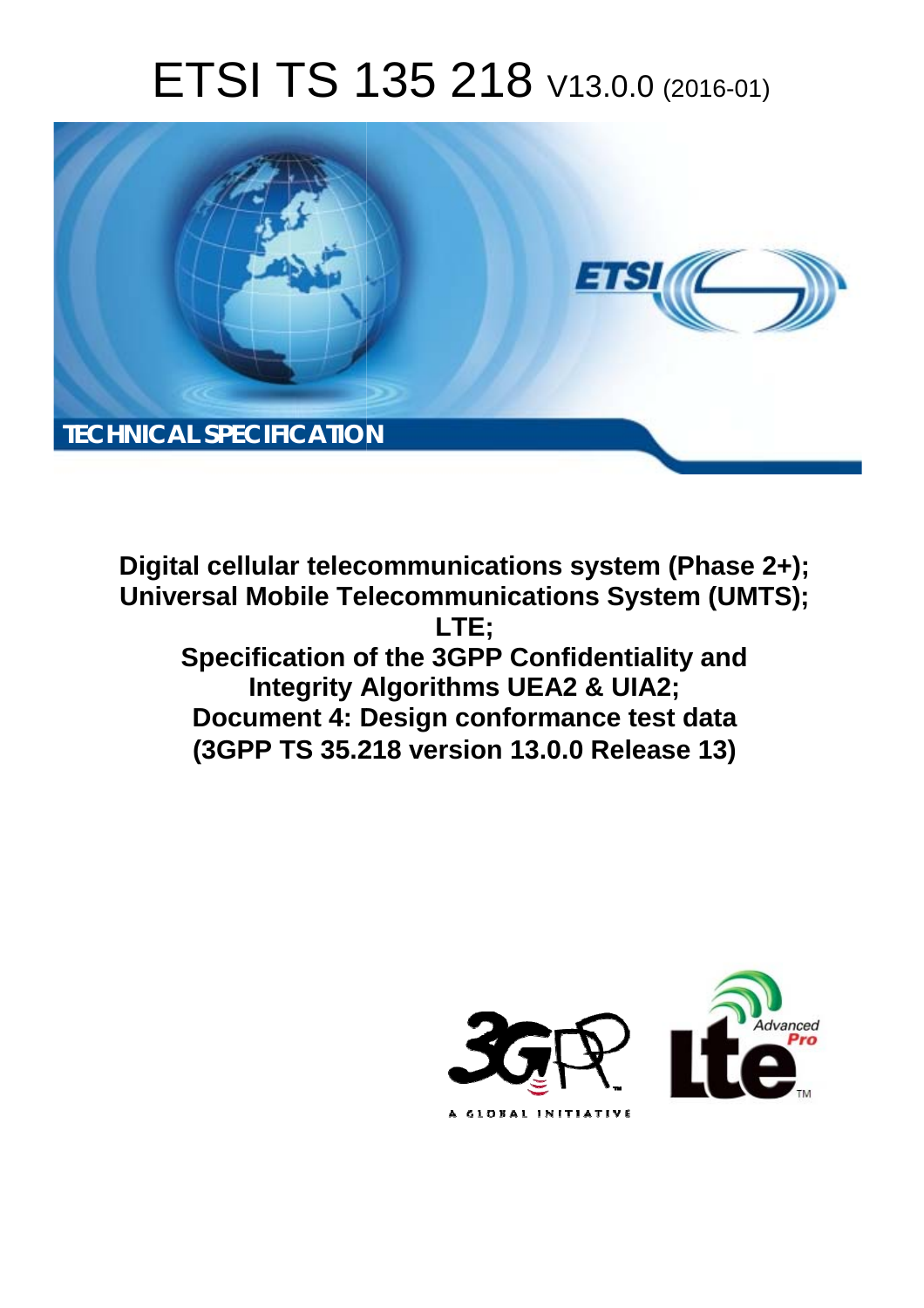Reference RTS/TSGS-0335218vd00

Keywords GSM,LTE,SECURITY,UMTS

#### *ETSI*

#### 650 Route des Lucioles F-06921 Sophia Antipolis Cedex - FRANCE

Tel.: +33 4 92 94 42 00 Fax: +33 4 93 65 47 16

Siret N° 348 623 562 00017 - NAF 742 C Association à but non lucratif enregistrée à la Sous-Préfecture de Grasse (06) N° 7803/88

#### *Important notice*

The present document can be downloaded from: <http://www.etsi.org/standards-search>

The present document may be made available in electronic versions and/or in print. The content of any electronic and/or print versions of the present document shall not be modified without the prior written authorization of ETSI. In case of any existing or perceived difference in contents between such versions and/or in print, the only prevailing document is the print of the Portable Document Format (PDF) version kept on a specific network drive within ETSI Secretariat.

Users of the present document should be aware that the document may be subject to revision or change of status. Information on the current status of this and other ETSI documents is available at <http://portal.etsi.org/tb/status/status.asp>

If you find errors in the present document, please send your comment to one of the following services: <https://portal.etsi.org/People/CommiteeSupportStaff.aspx>

#### *Copyright Notification*

No part may be reproduced or utilized in any form or by any means, electronic or mechanical, including photocopying and microfilm except as authorized by written permission of ETSI.

The content of the PDF version shall not be modified without the written authorization of ETSI. The copyright and the foregoing restriction extend to reproduction in all media.

> © European Telecommunications Standards Institute 2016. All rights reserved.

**DECT**TM, **PLUGTESTS**TM, **UMTS**TM and the ETSI logo are Trade Marks of ETSI registered for the benefit of its Members. **3GPP**TM and **LTE**™ are Trade Marks of ETSI registered for the benefit of its Members and of the 3GPP Organizational Partners.

**GSM**® and the GSM logo are Trade Marks registered and owned by the GSM Association.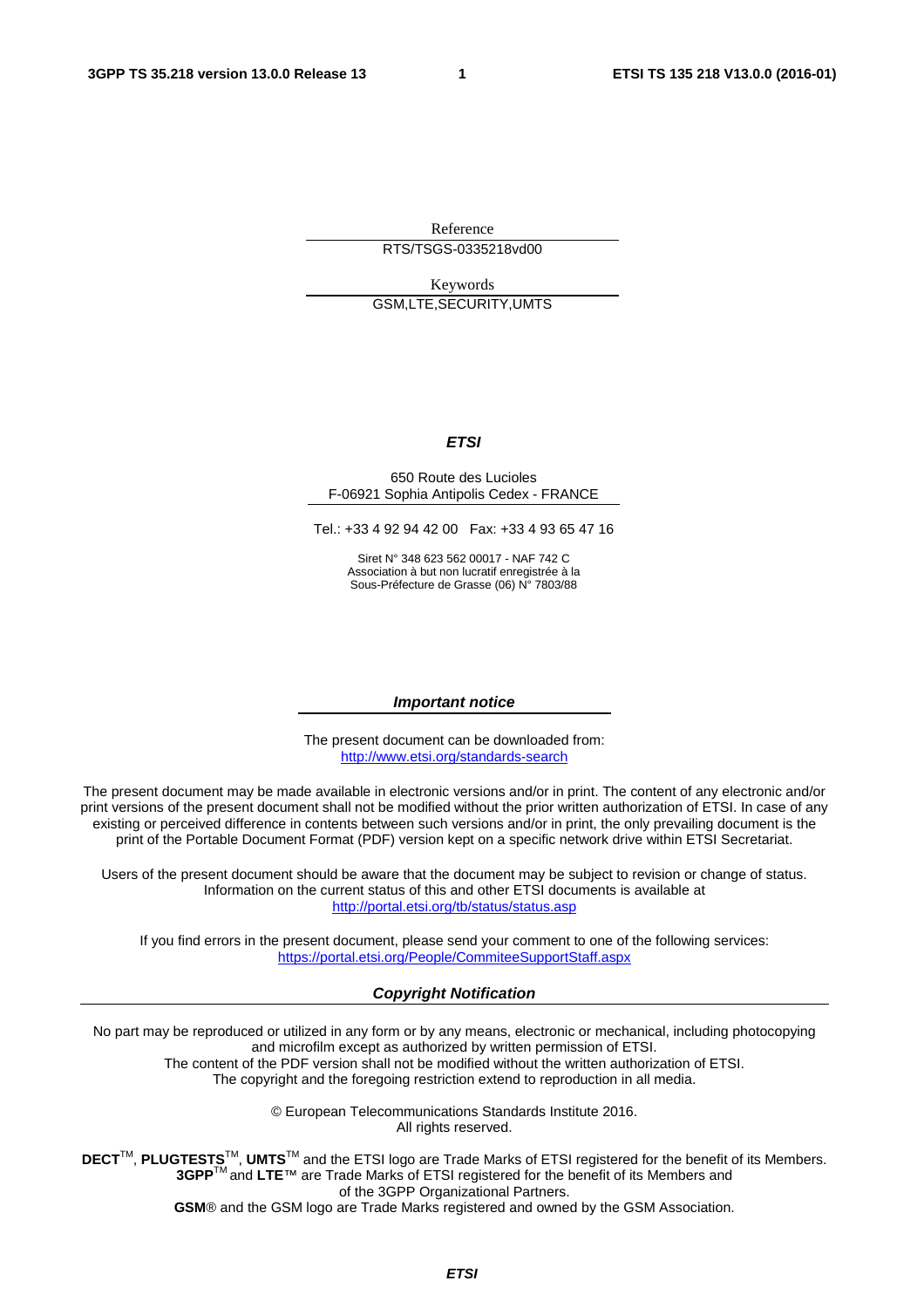## Intellectual Property Rights

IPRs essential or potentially essential to the present document may have been declared to ETSI. The information pertaining to these essential IPRs, if any, is publicly available for **ETSI members and non-members**, and can be found in ETSI SR 000 314: *"Intellectual Property Rights (IPRs); Essential, or potentially Essential, IPRs notified to ETSI in respect of ETSI standards"*, which is available from the ETSI Secretariat. Latest updates are available on the ETSI Web server [\(https://ipr.etsi.org/](https://ipr.etsi.org/)).

Pursuant to the ETSI IPR Policy, no investigation, including IPR searches, has been carried out by ETSI. No guarantee can be given as to the existence of other IPRs not referenced in ETSI SR 000 314 (or the updates on the ETSI Web server) which are, or may be, or may become, essential to the present document.

### Foreword

This Technical Specification (TS) has been produced by ETSI 3rd Generation Partnership Project (3GPP).

The present document may refer to technical specifications or reports using their 3GPP identities, UMTS identities or GSM identities. These should be interpreted as being references to the corresponding ETSI deliverables.

The cross reference between GSM, UMTS, 3GPP and ETSI identities can be found under [http://webapp.etsi.org/key/queryform.asp.](http://webapp.etsi.org/key/queryform.asp)

# Modal verbs terminology

In the present document "**shall**", "**shall not**", "**should**", "**should not**", "**may**", "**need not**", "**will**", "**will not**", "**can**" and "**cannot**" are to be interpreted as described in clause 3.2 of the [ETSI Drafting Rules](http://portal.etsi.org/Help/editHelp!/Howtostart/ETSIDraftingRules.aspx) (Verbal forms for the expression of provisions).

"**must**" and "**must not**" are **NOT** allowed in ETSI deliverables except when used in direct citation.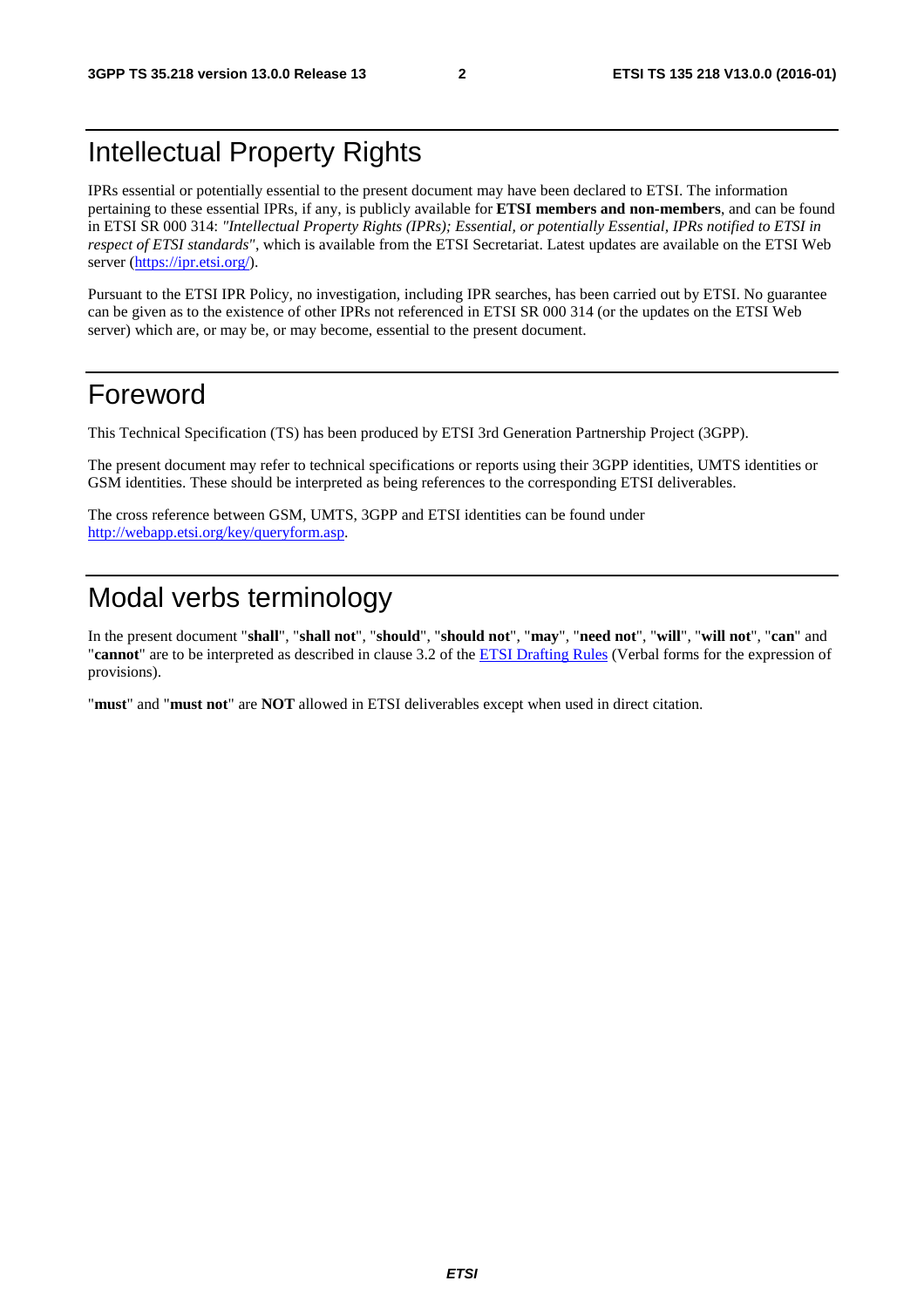$\mathbf{3}$ 

# Contents

| 1                                   |  |  |  |  |  |
|-------------------------------------|--|--|--|--|--|
| $\overline{2}$                      |  |  |  |  |  |
| $\mathfrak{Z}$<br>3.1<br>3.2<br>3.3 |  |  |  |  |  |
| $\overline{4}$                      |  |  |  |  |  |
| <b>Annex A (informative):</b>       |  |  |  |  |  |
|                                     |  |  |  |  |  |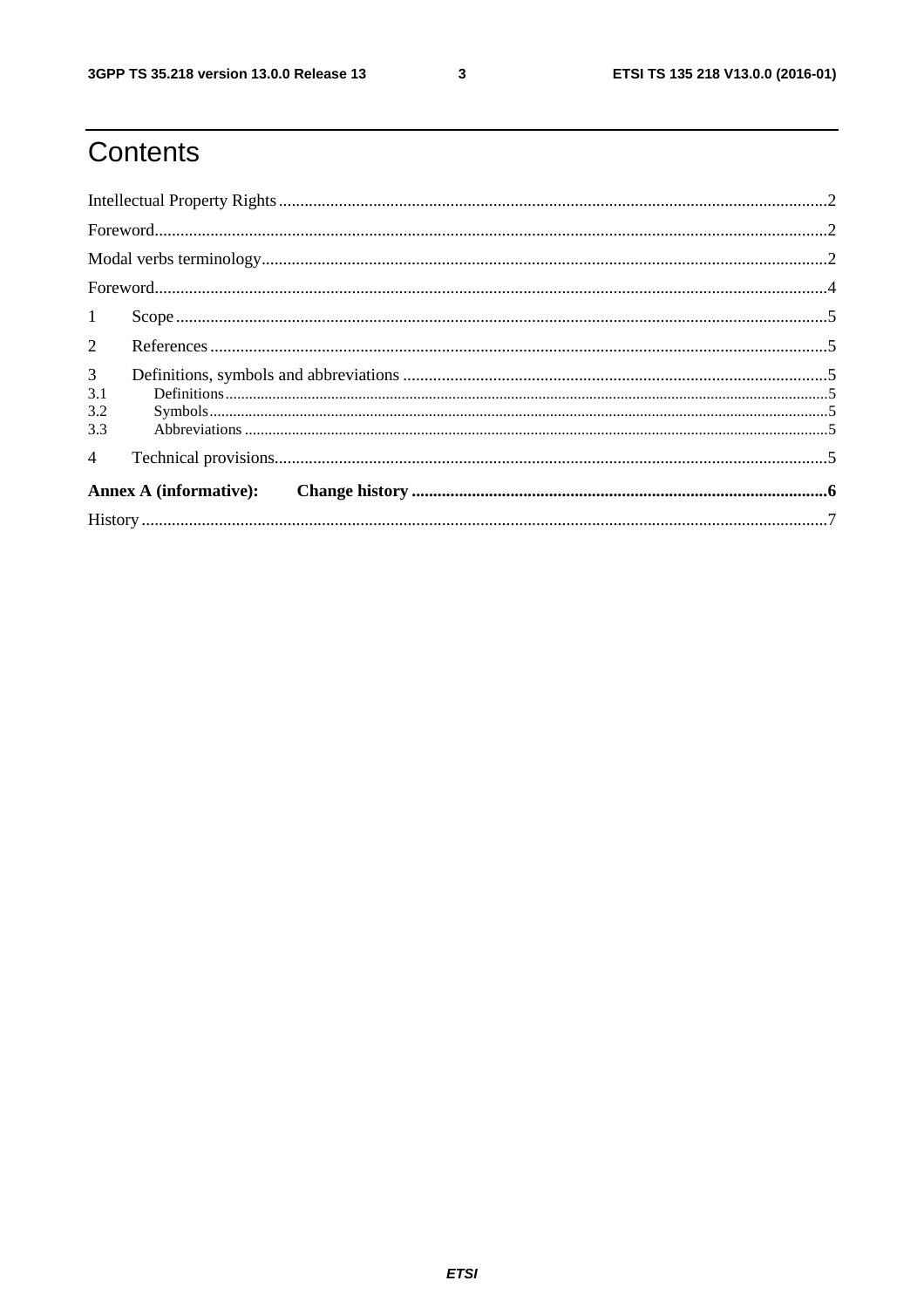## Foreword

This Technical Specification has been produced by the 3<sup>rd</sup> Generation Partnership Project (3GPP).

The contents of the present document are subject to continuing work within the TSG and may change following formal TSG approval. Should the TSG modify the contents of the present document, it will be re-released by the TSG with an identifying change of release date and an increase in version number as follows:

Version x.y.z

where:

- x the first digit:
	- 1 presented to TSG for information;
	- 2 presented to TSG for approval;
	- 3 or greater indicates TSG approved document under change control.
- y the second digit is incremented for all changes of substance, i.e. technical enhancements, corrections, updates, etc.
- z the third digit is incremented when editorial only changes have been incorporated in the document.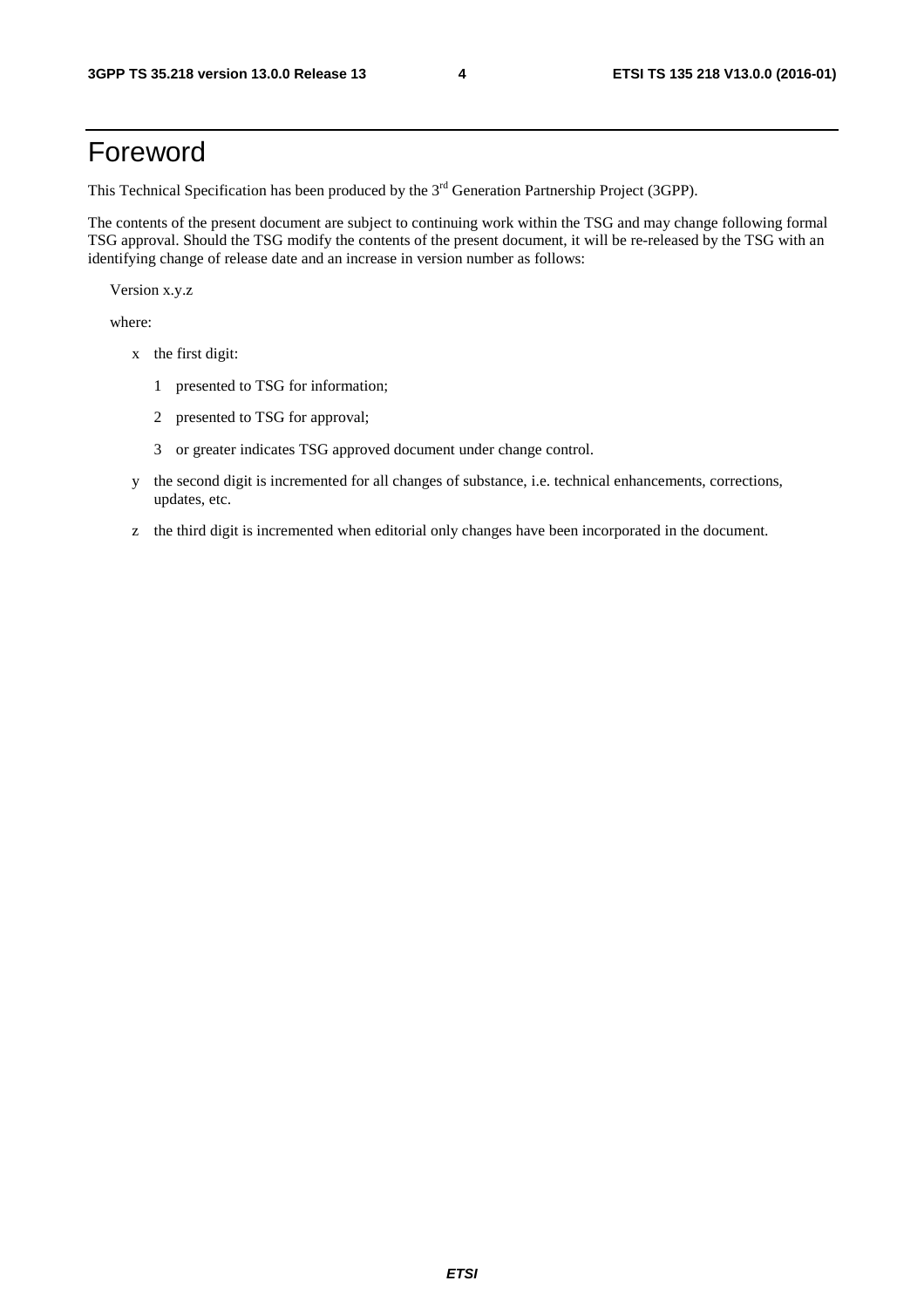#### 1 Scope

The present document specifies the 3GPP confidentiality and integrity algorithms known as UEA2 and UIA2.

## 2 References

The following documents contain provisions which, through reference in this text, constitute provisions of the present document.

- References are either specific (identified by date of publication, edition number, version number, etc.) or non-specific.
- For a specific reference, subsequent revisions do not apply.
- For a non-specific reference, the latest version applies. In the case of a reference to a 3GPP document (including a GSM document), a non-specific reference implicitly refers to the latest version of that document *in the same Release as the present document*.
- [1] 3GPP TR 21.905: "Vocabulary for 3GPP Specifications".
- [2] ETSI TC SAGE Specification: "Specification of the 3GPP Confidentiality and Integrity Algorithms UEA2 & UIA2; Document 4: Design conformance test data" version 1.0, 2006-01-10
- Note: Reference [2] is available via <http://www.etsi.org/WebSite/OurServices/Algorithms/3gppalgorithms.aspx> and is subject to licensing conditions described at this site.

# 3 Definitions, symbols and abbreviations

#### 3.1 Definitions

For the purposes of the present document, the terms and definitions given in TR 21.905 [1] and in the SAGE Specification [2] apply. A term defined in the present document takes precedence over the definition of the same term, if any, in TR 21.905 [1].

#### 3.2 Symbols

For the purposes of the present document, the symbols defined in the SAGE Specification [2] apply.

#### 3.3 Abbreviations

For the purposes of the present document, the abbreviations given in TR 21.905 [2] and in the SAGE Specification [2] apply. An abbreviation defined in the present document takes precedence over the definition of the same abbreviation, if any, in TR 21.905 [1].

# 4 Technical provisions

The technical provisons of the current document are contained in the SAGE Specification [2].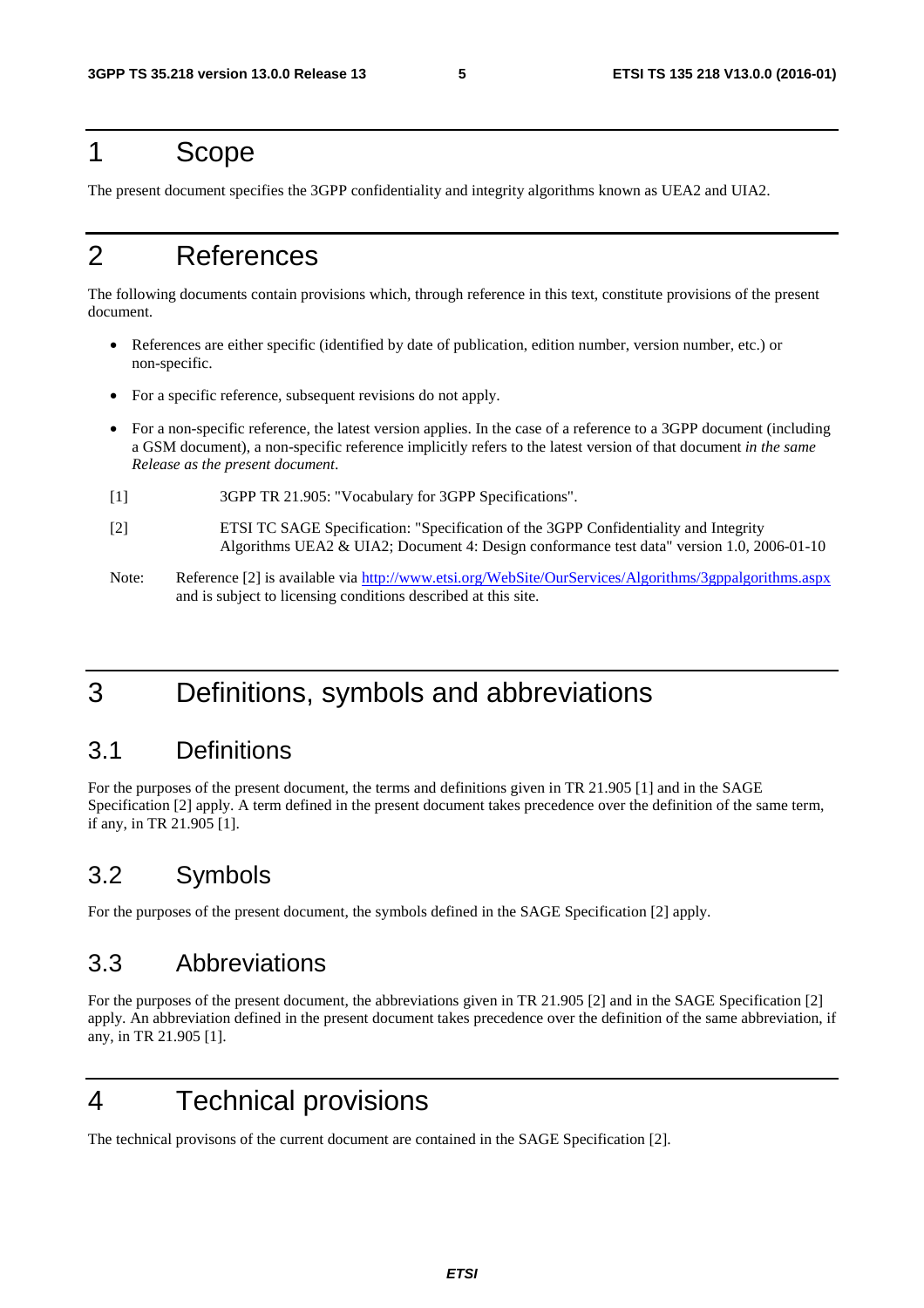# Annex A (informative): Change history

| <b>Change history</b> |       |                 |           |                          |                                                                                                      |            |                |  |
|-----------------------|-------|-----------------|-----------|--------------------------|------------------------------------------------------------------------------------------------------|------------|----------------|--|
| <b>Date</b>           | TSG#  | <b>TSG Doc.</b> | <b>CR</b> | <b>Rev</b>               | Subject/Comment                                                                                      | <b>Old</b> | <b>New</b>     |  |
| 2006-10               |       |                 |           |                          | Draft document from ETSI SAGE                                                                        |            | 0.1.0          |  |
| 2006-03               | SP-31 |                 |           |                          | For information to TSG SA. Document not provided due to<br>limitations arising from export controls. | 0.1.0      | 1.0.0          |  |
| 2006-03               |       |                 |           |                          | 3GPP Support Team recast of document to refer to SAGE<br>Specification                               | 1.0.0      | 1.1.0          |  |
| 2006-06               | SP-32 | SP-060422       |           |                          | Approved at SA #32                                                                                   | 1.1.0      | 7.0.0          |  |
| 2008-12               | SP-42 |                 |           |                          | Upgrade to Release 8                                                                                 | 7.0.0      | 8.0.0          |  |
| 2009-12               |       |                 |           |                          | Update to Rel-9 version (MCC)                                                                        | 8.0.0      | 9.0.0          |  |
| 2011-03               |       |                 |           |                          | Update to Rel-10 version (MCC)                                                                       | 9.0.0      | 10.0.0         |  |
| 2012-09               |       |                 |           |                          | Update to Rel-11 version (MCC)                                                                       |            | 10.0.0 11.0.0  |  |
| 2012-12               | SP-58 | SP-120855 005   |           | $\overline{\phantom{a}}$ | Update of URL to 3GPP algorithms page                                                                |            | 11.0.0 111.1.0 |  |
| 2014-10               |       |                 |           |                          | Update to Rel-12 version (MCC) (this does not include CR006)                                         | 11.1.0     | 12.0.0         |  |
| 2016-01               |       |                 |           |                          | Update to Rel-13 version (MCC)                                                                       |            | 12.0.0 13.0.0  |  |